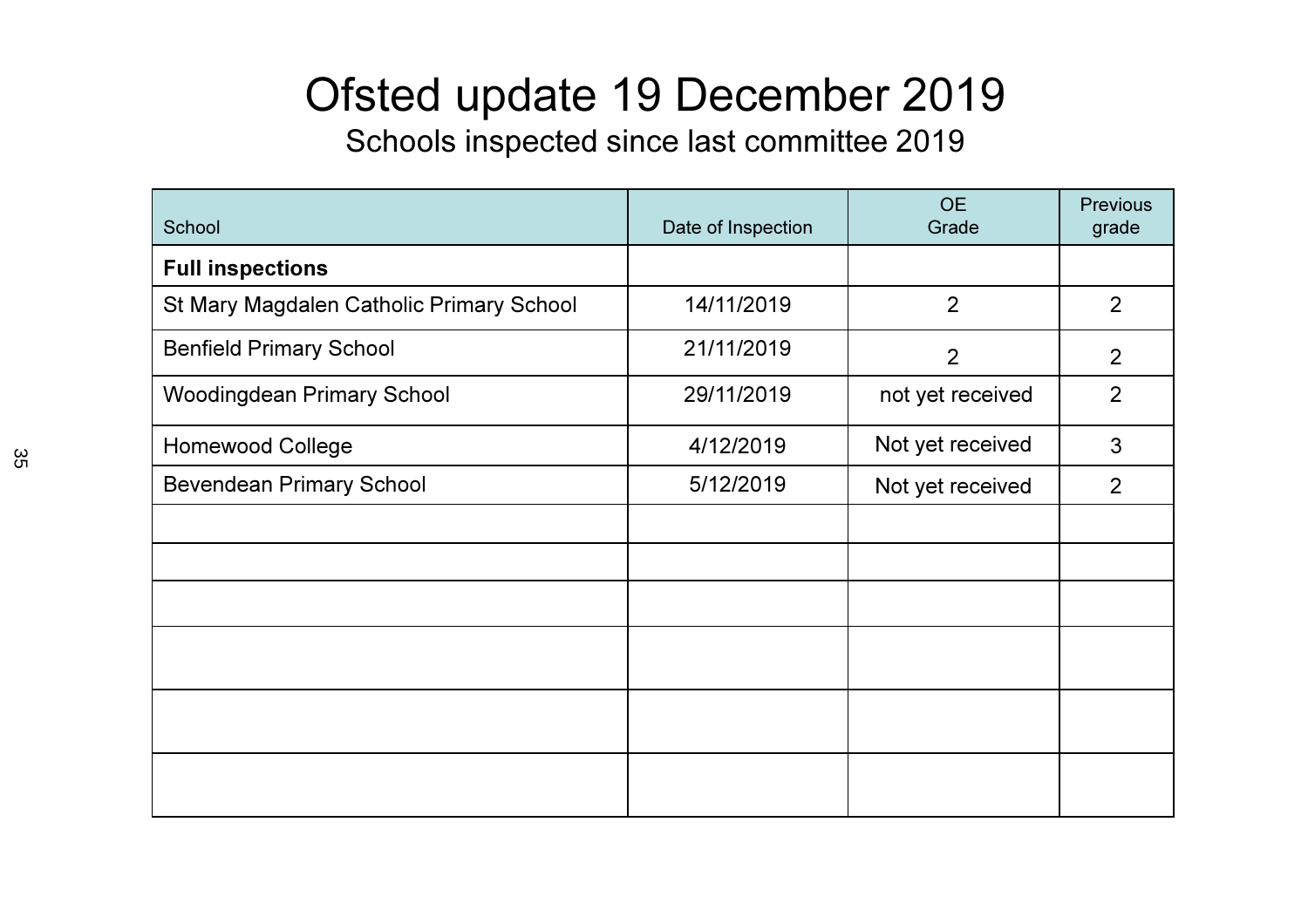# Snapshot from End of Sept 2019

|                                         | $%$ of<br>schools<br>judged to be judged to be<br>Good &<br><b>Outstanding Outstanding</b> | National %<br>schools<br>Good & | % Pupils in<br>a Good or<br>School | $%$ of<br>schools<br>Outstanding judged to be<br>Outstanding | <b>National %</b><br>Schools judged<br>to be<br>Outstanding |
|-----------------------------------------|--------------------------------------------------------------------------------------------|---------------------------------|------------------------------------|--------------------------------------------------------------|-------------------------------------------------------------|
| <b>Primary</b>                          | 90.4                                                                                       | 87.5                            | 89.9                               | 11.5                                                         | 17.5                                                        |
| <b>Secondary</b>                        | 100                                                                                        | 75.9                            | 100                                | $\Omega$                                                     | 21.1                                                        |
| <b>Special</b>                          | 66.7                                                                                       | 91.6                            | 88.5                               | 66.7                                                         | 38.8                                                        |
| <b>Colleges</b>                         | 100                                                                                        |                                 |                                    |                                                              |                                                             |
| <b>PRUs</b>                             | 100                                                                                        | 83.1                            | 100                                | $\Omega$                                                     | 18.1                                                        |
| <b>All Schools</b><br>(not<br>colleges) | 91.2                                                                                       | 86.0                            | 93.9                               | 14.7                                                         | 19.9                                                        |

National figures as at end of Sept 2019 Ofsted Monthly Management data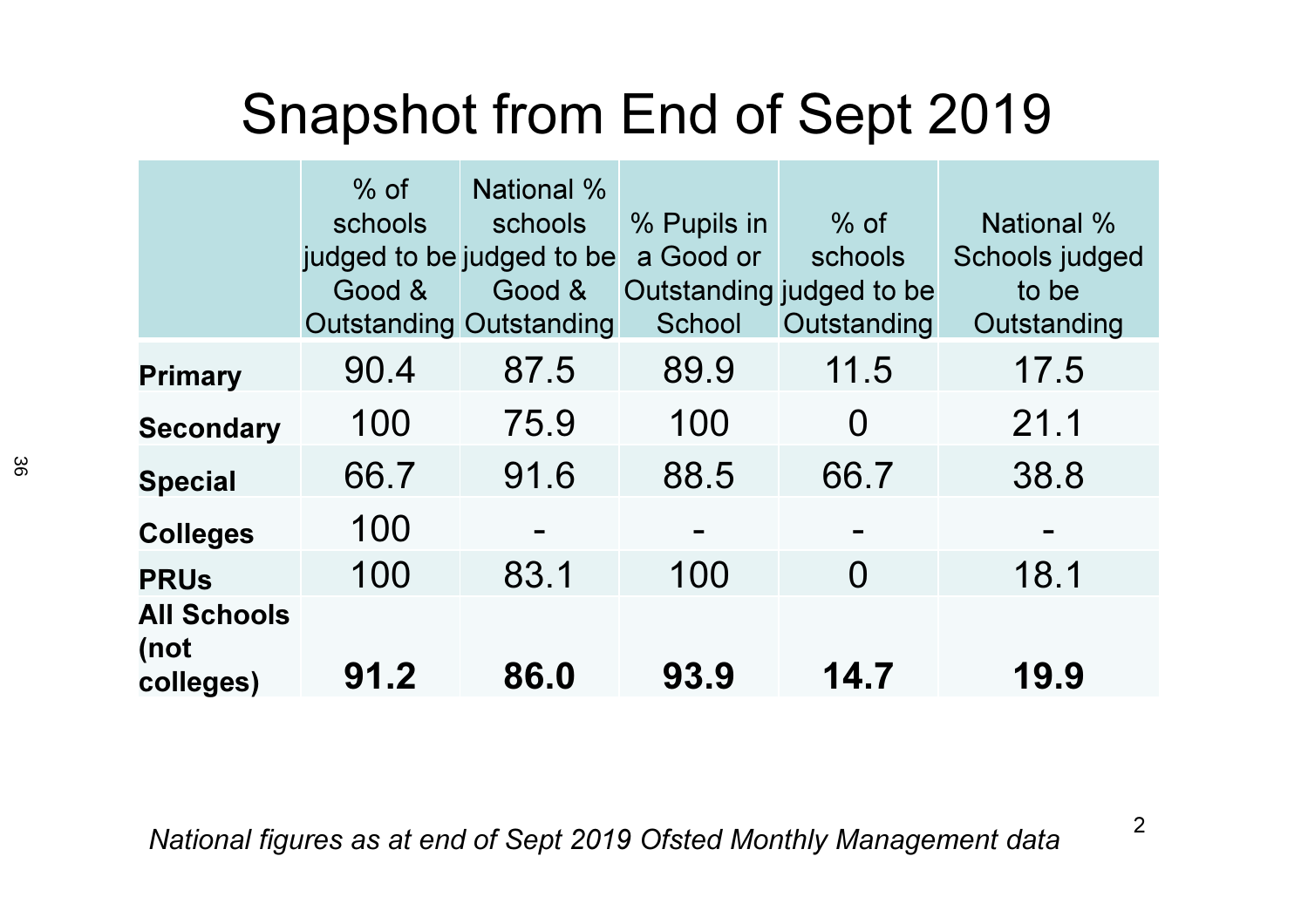## Overview of School Ofsted Outcomes

| As at end<br><b>Sept 2019</b>                         | Outstanding | Good  | <b>Requires</b><br>improvement | Inadequate |
|-------------------------------------------------------|-------------|-------|--------------------------------|------------|
| Brighton & Hove:<br>% Schools                         | 14.7%       | 76.5% | 7.4%                           | 1.5%       |
| Brighton & Hove:<br>Number of schools                 | 10          | 52    | 5                              | 1          |
| National:<br>% schools<br>(as at end of Sept<br>2019) | 19.9%       | 66.2% | 10.4%                          | 3.6%       |

The pupil referral units are now one establishment: The Central Hub Brighton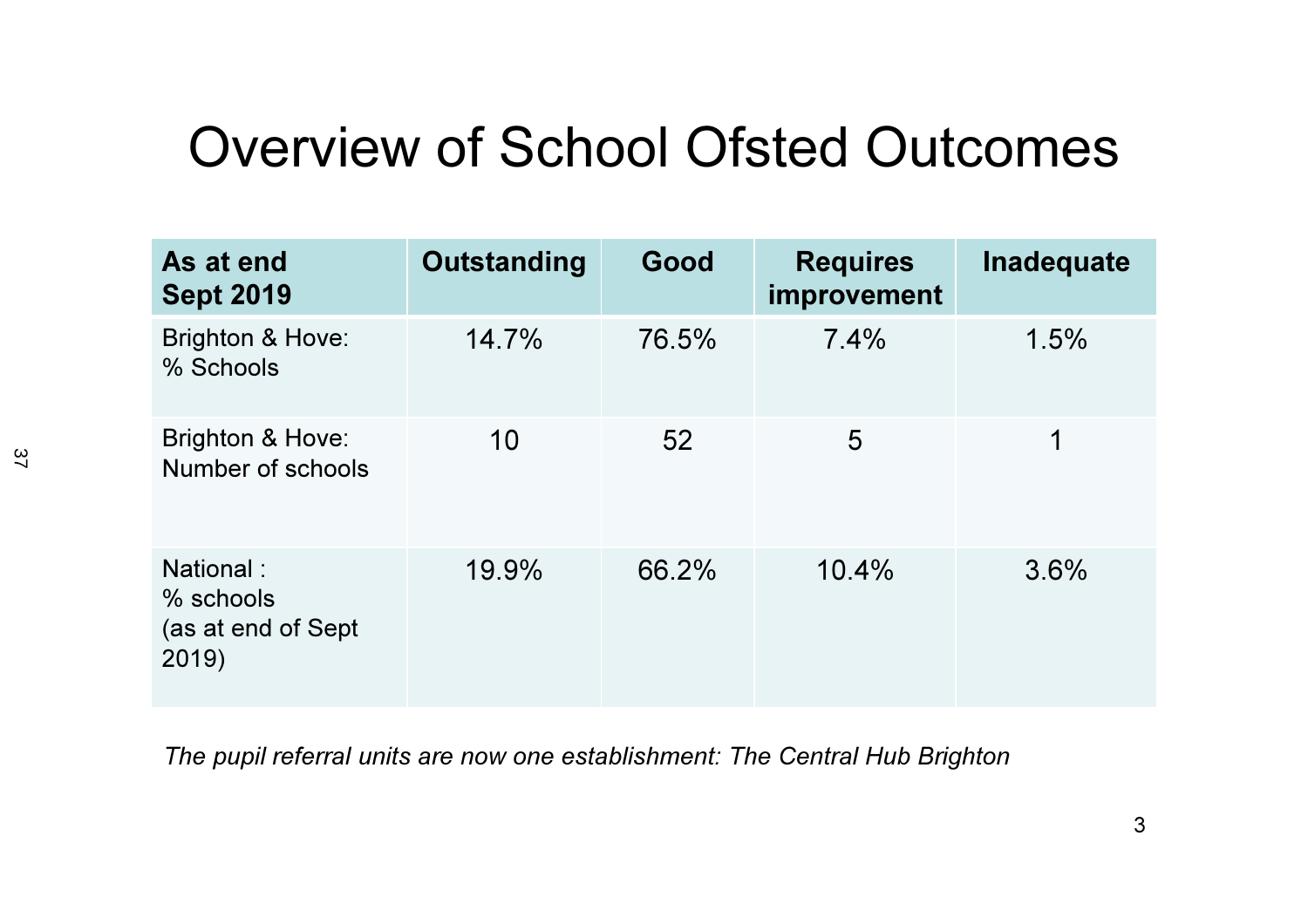#### Overview of Early Years Ofsted inspections

- $\bullet$  97% of childcare providers on the Early Years Register in Brighton & Hove were judged good or outstanding (August 2019). This is above the figure of 96% in both the SE and England.
- $\bullet$  A high percentage of settings are judged as outstanding in Brighton & Hove, well above national and local outcomes:
	- -28% (B&H), 22% (SE) and 20% (England).
- $\bullet$  Early Years inspections since August 2019
	- 2 settings have retained an outstanding judgement
	- 2 settings have improved from requires improvement to good
	- 1 setting has retained a good judgement
	- 5 settings have moved from outstanding to good
	- 1 setting has been identified as requiring improvement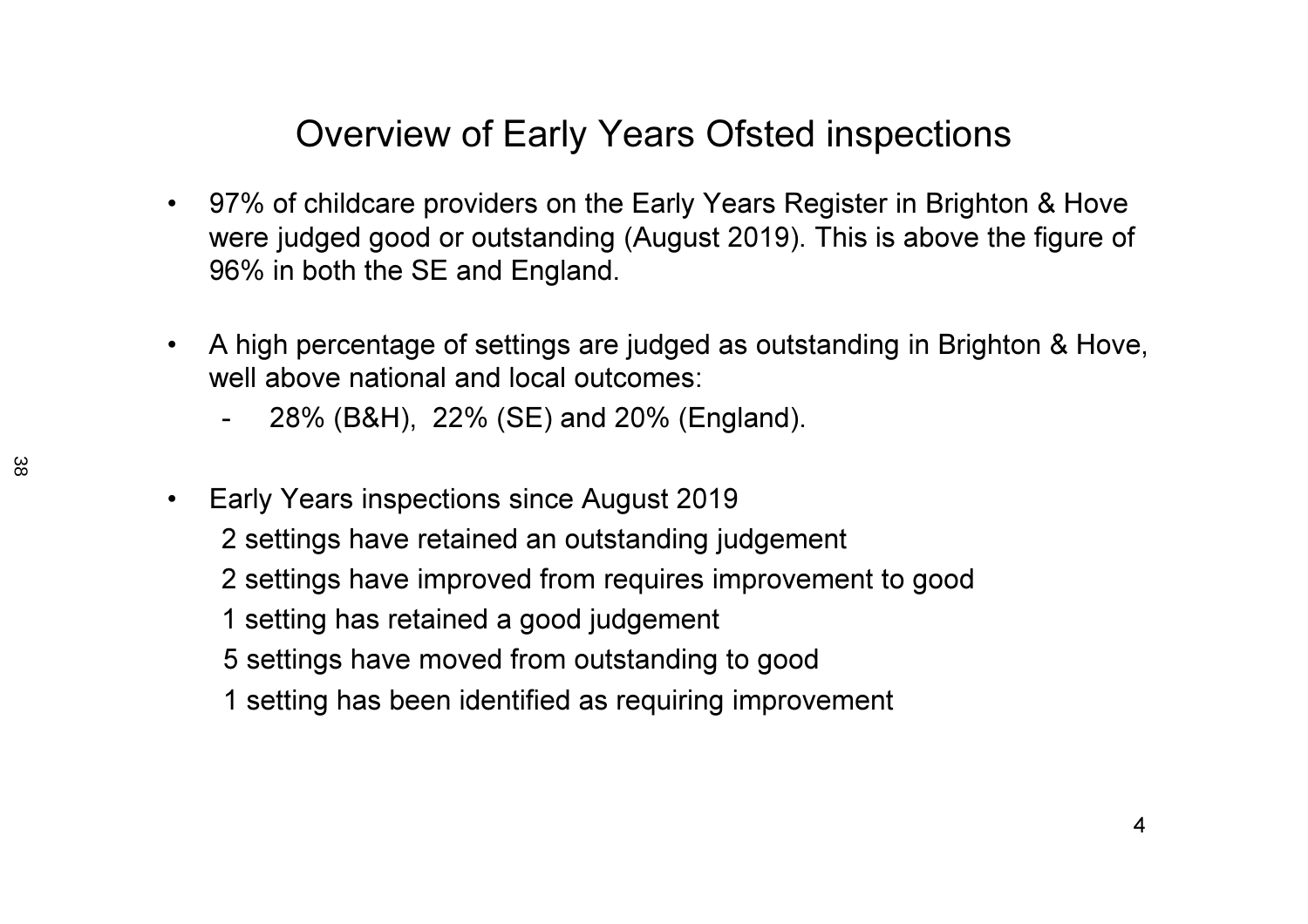#### EY Ofsted inspections since last committee

| <b>Setting</b>                          | Inspection<br>date | Latest grade for overall<br>effectiveness | <b>Previous grade</b>       |
|-----------------------------------------|--------------------|-------------------------------------------|-----------------------------|
| <b>Bright Start Nursery</b>             | 7.11.19            | Good                                      | Requires improvement        |
| <b>Shirley Street Nursery</b>           | 22.10 19           | Good                                      | <b>Requires Improvement</b> |
| <b>Bear's House Nursery</b>             | 18.10.19           | <b>Requires Improvement</b>               | n/a                         |
| <b>One World Nursery</b>                | 29.10.19           | Good                                      | Outstanding                 |
| <b>Little Stars Nursery</b>             | 12.11.19           | Good                                      | Outstanding                 |
| Home from Home<br><b>Nursery</b>        | 13.11.19           | <b>Outstanding</b>                        | Outstanding                 |
| <b>Little Angels Nursery</b>            | 15.11.19           | Good                                      | Outstanding                 |
| <b>Dolphins Pre-School</b>              | 26.11.19           | <b>Outstanding</b>                        | Outstanding                 |
| <b>Boomerang Kids</b><br><b>Nursery</b> | 29.11.19           | Good                                      | Outstanding                 |